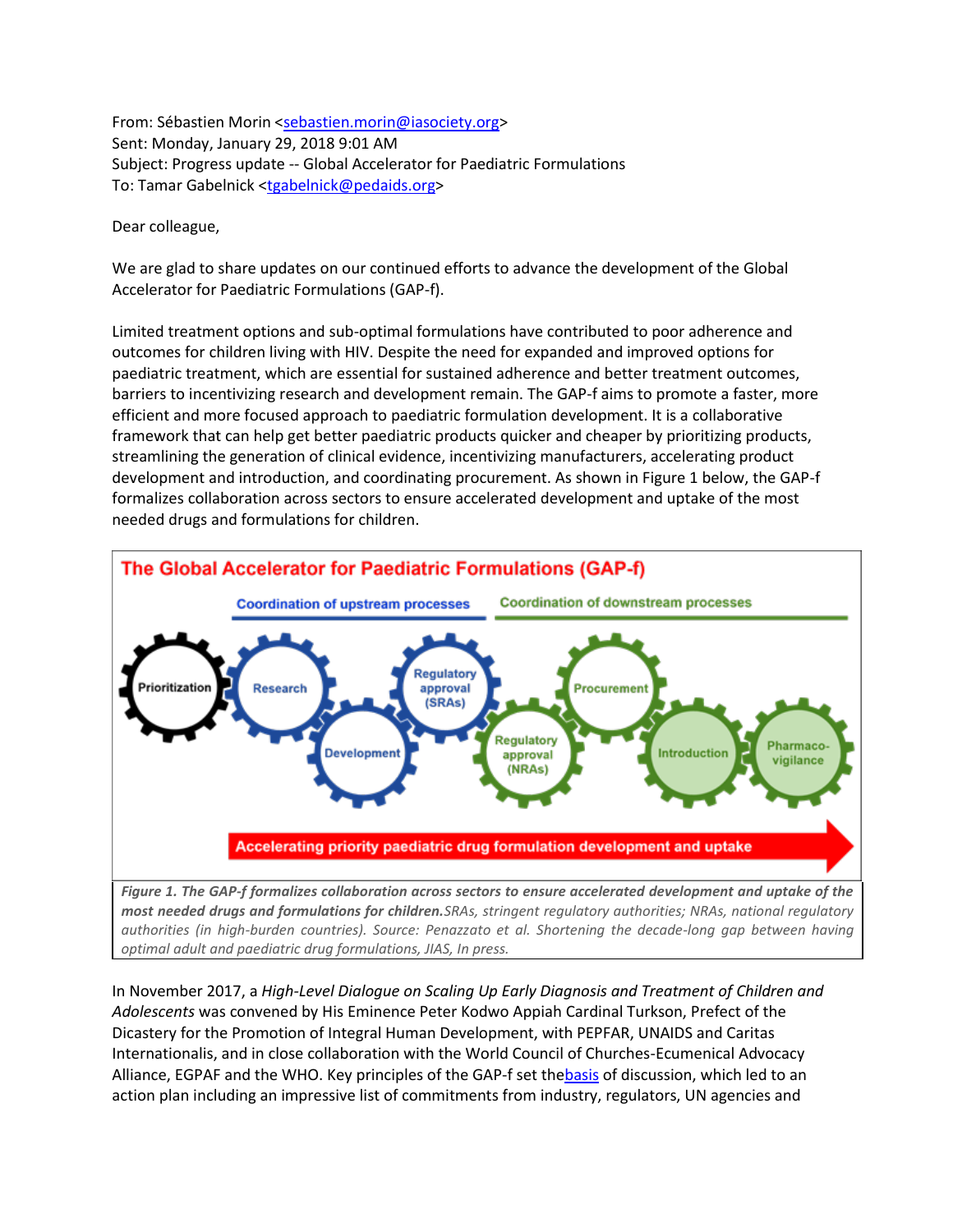other stakeholders. The commitments from th[eRome action plan](http://www.pedaids.org/page/-/Rome_Action_Plan_2017.pdf) promote three key principles:**focusing** on priority paediatric drugs and formulations; **accelerating** development, review, and introduction of paediatric formulations; and**collaborating** to expedite the development and introduction of paediatric products. These principles align with the foundations of GAP-f and give further opportunities to address challenges in paediatric drug formulation development, as shown in Figure 2 below.



*Figure 2. The GAP-f represents an opportunity to address challenges in paediatric drug formulation development. Challenges are grouped around three areas: dependence on adult drug development, paediatric formulation requirements and paediatric ARV market. Progress to date in addressing these challenges is depicted along a funnel originating from precursor mechanisms (the existing initiatives that are unified under the GAP-f) and leading up to the GAP-f collaborative model. Legal framework challenges are placed outside of the funnel because of the limited influence of the GAP-f to directly address these. Source: Penazzato et al. Shortening the decade-long gap between having optimal adult and paediatric drug formulations, JIAS, In press.*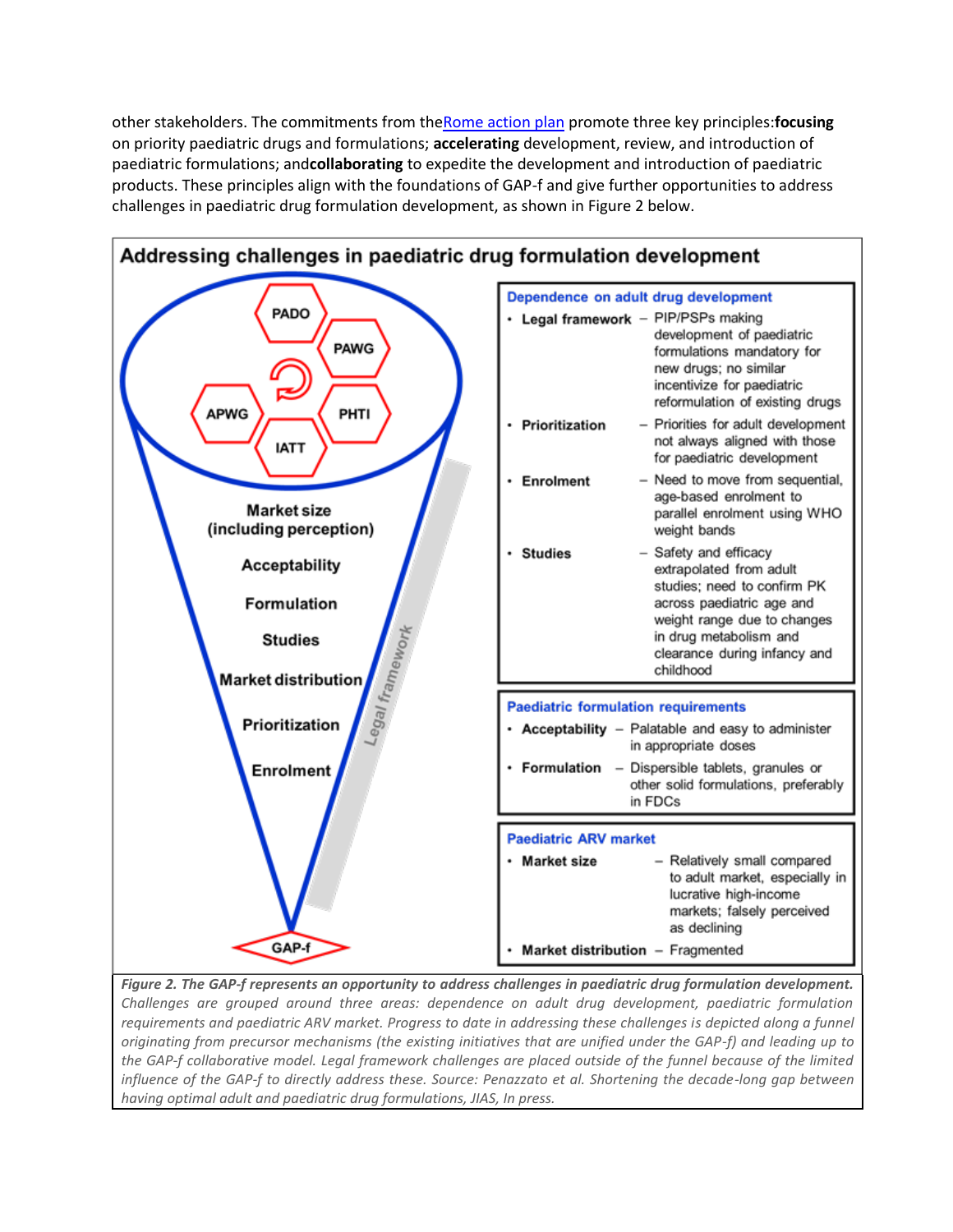As part of GAP-f activities, a Research Toolkit for Paediatric Drug and Formulation Development is being assembled (with launch expected for AIDS 2018) to provide guidance to researchers and manufacturers (both originators and generics) as well as other organisations with an interest in drug development, and facilitate faster, more efficient and focused development of paediatric formulations. The toolkit will comprise 10 modules, each addressing key areas for the development of paediatric drugs:

- 1. Pharmacokinetic (PK) studies and PK modelling
- 2. Clinical trial designs
- 3. Pregnant and breastfeeding women
- 4. Co-infections
- 5. Acceptability
- 6. Community engagement
- 7. Target product profile
- 8. Forecasting and programme introduction
- 9. Regulatory filing
- 10. Pharmacovigilance.

Manufacturers will soon be invited to review the content covered in the research toolkit. Representatives of regulatory authorities will also have the opportunity to provide feedback and ensure alignment with existing regulatory framework and guidance.

Finally, the Paediatric ARV Drug Optimization (PADO) group recently reviewed it[slist of priority](http://www.who.int/hiv/pub/meetingreports/paediatric-arv-optimization-pado3/en/)  [paediatric ARV formulations.](http://www.who.int/hiv/pub/meetingreports/paediatric-arv-optimization-pado3/en/) The review focused on implementation considerations, accounted for key outcomes of the Conference on Drug Optimization (CADO) 3 meeting, and enabled preliminary discussion to inform the upcoming WHO ART guidelines revision (planned for Q2 2018). In collaboration with the WHO and CHAI, we invite you to attend a webinar to report on the PADO 3 review. This interactive session primarily aimed at industry will cover the latest discussions around the list of priority paediatric ARV formulations and will take place on Monday, 5 February 2018. The agenda is availabl[ehere.](https://www.dropbox.com/s/zjwnpxesxw2l5bc/ILF__Report_back__PADO_3_review__Agenda.pdf?dl=0) Please register in advance to one of two options.

- Option 1: 05:30-06:30 EST / 11:30-12:30 CET / 16:00-17:00 IST Registe[rhere](https://iasociety.webex.com/iasociety/j.php?MTID=m62c5ee69aca3e8a6435bcdebf876b2ff)
- Option 2: 11:00-12:00 EST / 17:00-18:00 CET / 21:30-22:30 IST Registe[rhere.](https://iasociety.webex.com/iasociety/j.php?MTID=m96bd91d7ccb6ac65738ea85a4546629c)

Efforts to further develop the GAP-f concept and explore synergies are ongoing, and we welcome any input. Please do not hesitate to be in touch with any question or comment you may have.

*Please circulate this message to interested colleagues, and let us know if we should include them in our mailing list. Please also do let us know if you prefer not to receive updates on the GAP-f.*

On behalf of GAP-f partners,

Sébastien

## **Sébastien Morin, PhD**

Research Officer, HIV Programmes and Advocacy International AIDS Society